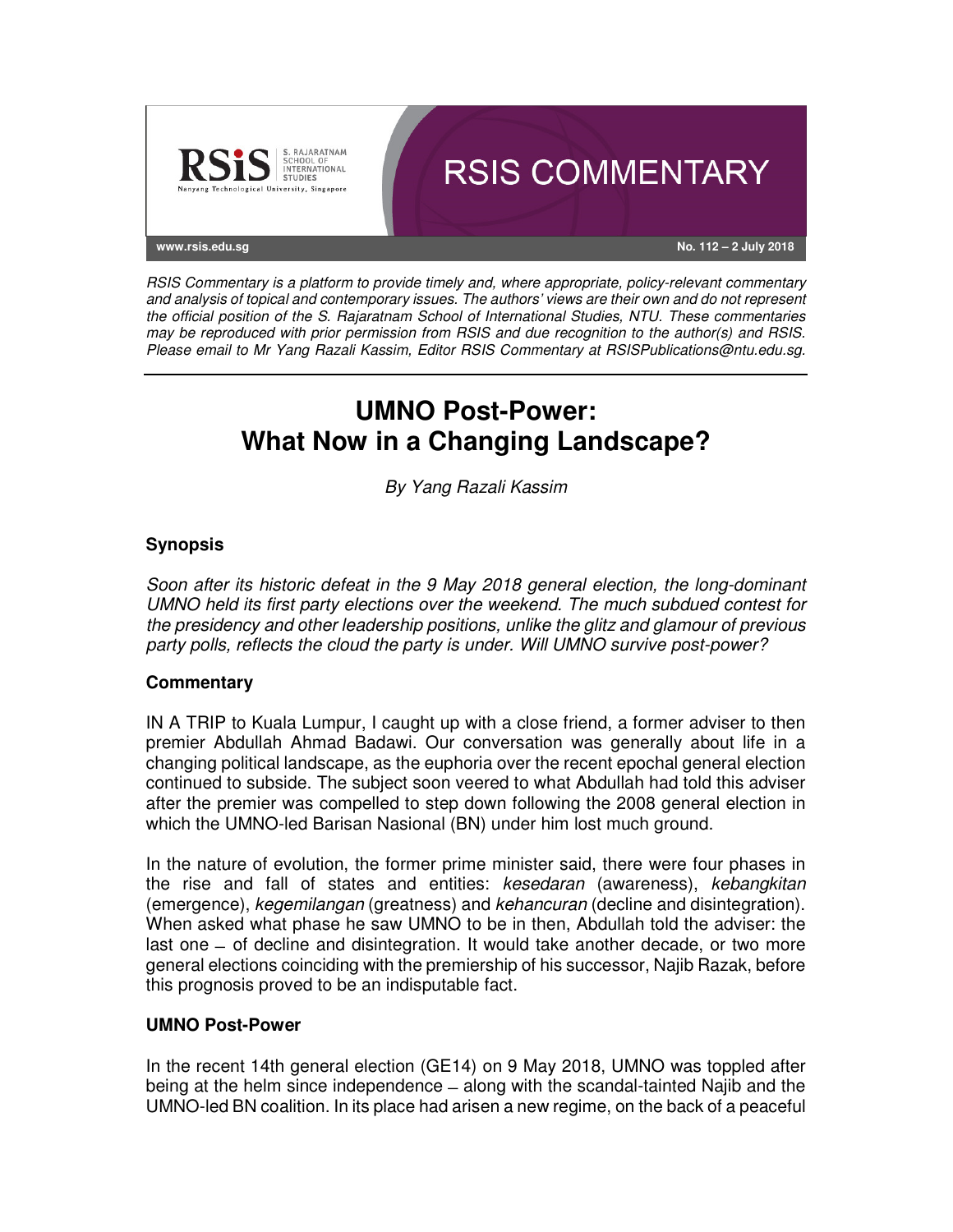ballot-box uprising driven by people power. This new force, Pakatan Harapan (PH) – Alliance of Hope ̶ is led by two former leaders Mahathir Mohamad and Anwar Ibrahim whose joint return to national politics is causing a political earthquake.

Once mighty and dominant, UMNO is now in the throes of an existential crisis; even the dozen-strong BN coalition has quickly crumbled like a house of cards, leaving only the original core of the three-party ethnic-based Alliance, the other two being the Malaysian Chinese Association (MCA) and the Malaysian Indian Congress (MIC). The fate of MCA and MIC in what remains of BN is also uncertain as Malaysian politics is thrown into a whirlpool of realignment of forces and loyalties following the 9 May seachange.

Against this backdrop, UMNO's party elections over the weekend, on 30 June 2018, were superfluous, if not irrelevant, even meaningless. A new president, Ahmad Zahid Hamidi, has been voted in, but he has inherited an albatross around his neck left behind by Najib. A series of more humiliations may be ahead: First, the stark possibility of UMNO's deregistration.

This would not have come about had the party not been over-confident and arrogant while in power - that it could delay its internal elections as it liked, even in breach of its own constitution. The tactic backfired badly on UMNO after it tried to deregister Mahathir's fledgling political party, Bersatu, a key component of PH, then in the opposition. A group of UMNO members sued their own party for not doing what the Registrar of Societies (ROS) demanded others to do. It's a case of the local saying: senjata makan tuan (the weapon turning on its owner).

Second, its former president, Najib, who was prime minister until he was deposed on 9 May, is about to be dragged to court and could face jail time if found guilty of transgressions in the 1MDB scandal. Third, the party's accounts have already been frozen pending investigations over 1MDB, something not done before.

No wonder the party polls over the weekend were a subdued affair. The new president himself was hauled up for questioning – as soon as he was elected. It would not be surprising if more UMNO leaders were called in by the authorities.

If UMNO is deregistered, Zahid will be a leader without a party and UMNO members will be scampering, looking for a new house. What are the options for an UMNO out of power, amid a changing political landscape?

#### **Possible Scenarios**

A few options are possible, depending on whether UMNO survives, or not. If it is closed down, members' natural instinct would be to turn to parties based on similar Malay and Muslim identities. This means either PPBM (also known as Bersatu) led by Prime Minister Mahathir; or the Islamist PAS of Hadi Awang, or somewhere in between, namely Anwar Ibrahim's People's Justice Party (PKR), or even Amanah, the PAS breakaway.

Bersatu is most likely to gain because it is an UMNO carbon copy, another breakaway ̶ a feature of the new landscape. But Mahathir has declared no